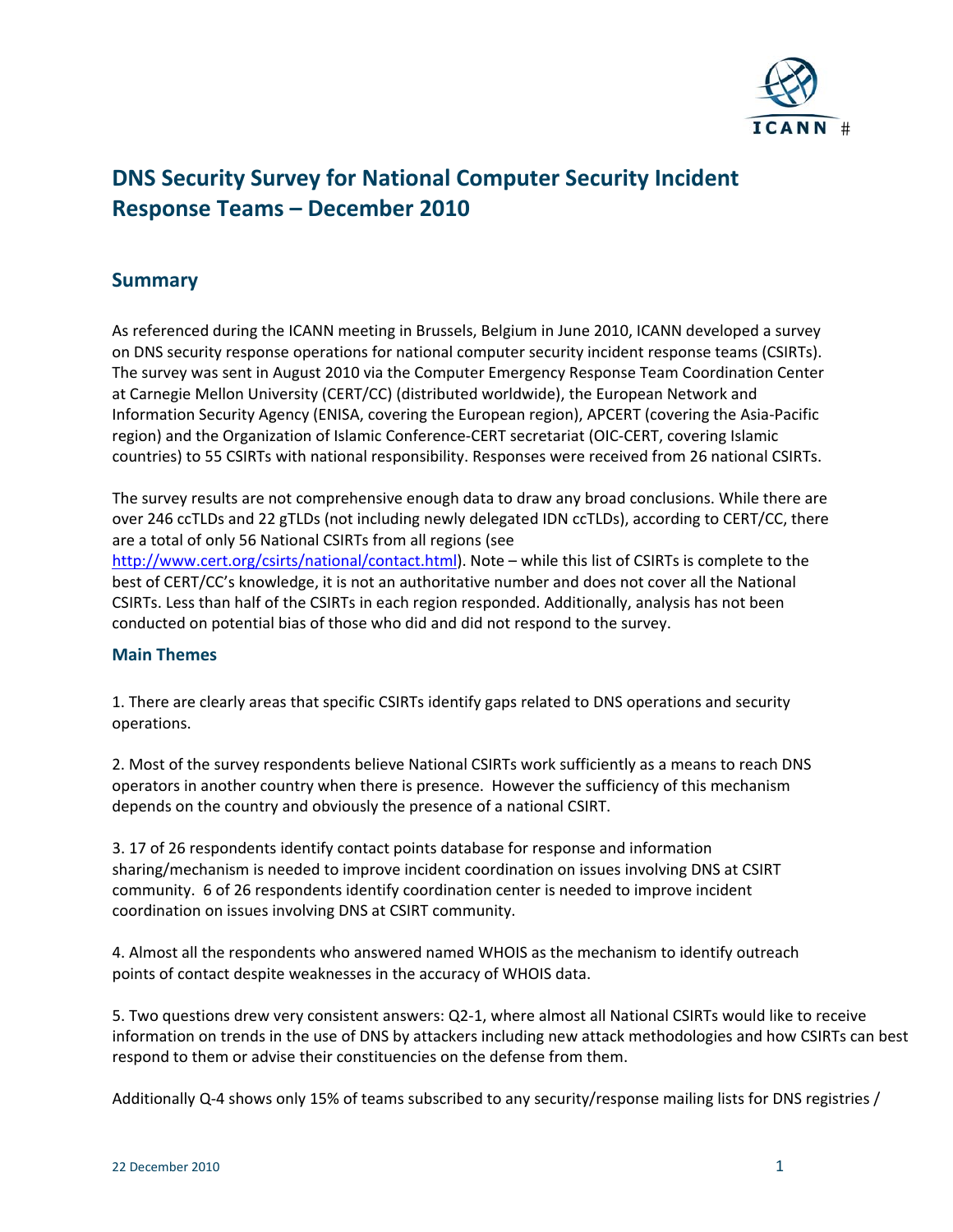

registrars' operators.

6. Those who do not subscribe to the DNS security relating mailing list look for following kinds of information ‐

DNS attack method trends, Incident response techniques, DNS spoofing issues, New attack trend and methodologies of DNS related incidents and effective response methods, Knowledge about new vulnerabilities, Case studies, Best practices

# **Detailed Data**

What do you think the CSIRT community needs to improve incident coordination on issues involving DNS?

## [Original Comments:]

Respondents from AP region

- Coordination centre, Contact point database, Information Sharing, and Incident Cases Sharing.
- Attacks, incidents and contact point database
- Information sharing related to concrete and actual way of response to contemporaneous incidents.
- Coordination work through issuance of advisories or alerts
- Knowledge about new attack techniques, new vulnerabilities, case studies, best practices
- A single and reliable interface for escalating incidents, discussions and information sharing. Initiatives like this already exist but probably not formalized and/or completed.

Respondents from Latin America and Caribbean region

The real problem with taking down domains being used for criminal activities are the gTLDs' registrars and resellers that don't have policies and don't act on the problems. It is also hard to find contact information for abuse reports and most don't understand the problem – e.g. several times they don't have knowledge of local issues, like brands or other names used for fraud.

If a central entity would be created it would be useful for helping CSIRTs to find the right contacts and help the registrars and resellers to prioritize which requests are more urgent and also identify if the organization complaining is really a CSIRT or a victim of a crime/abuse using a given domain name.

- Coordination centre, contact point database, technical knowledgment, etc.)
- Coordination Center

 $#$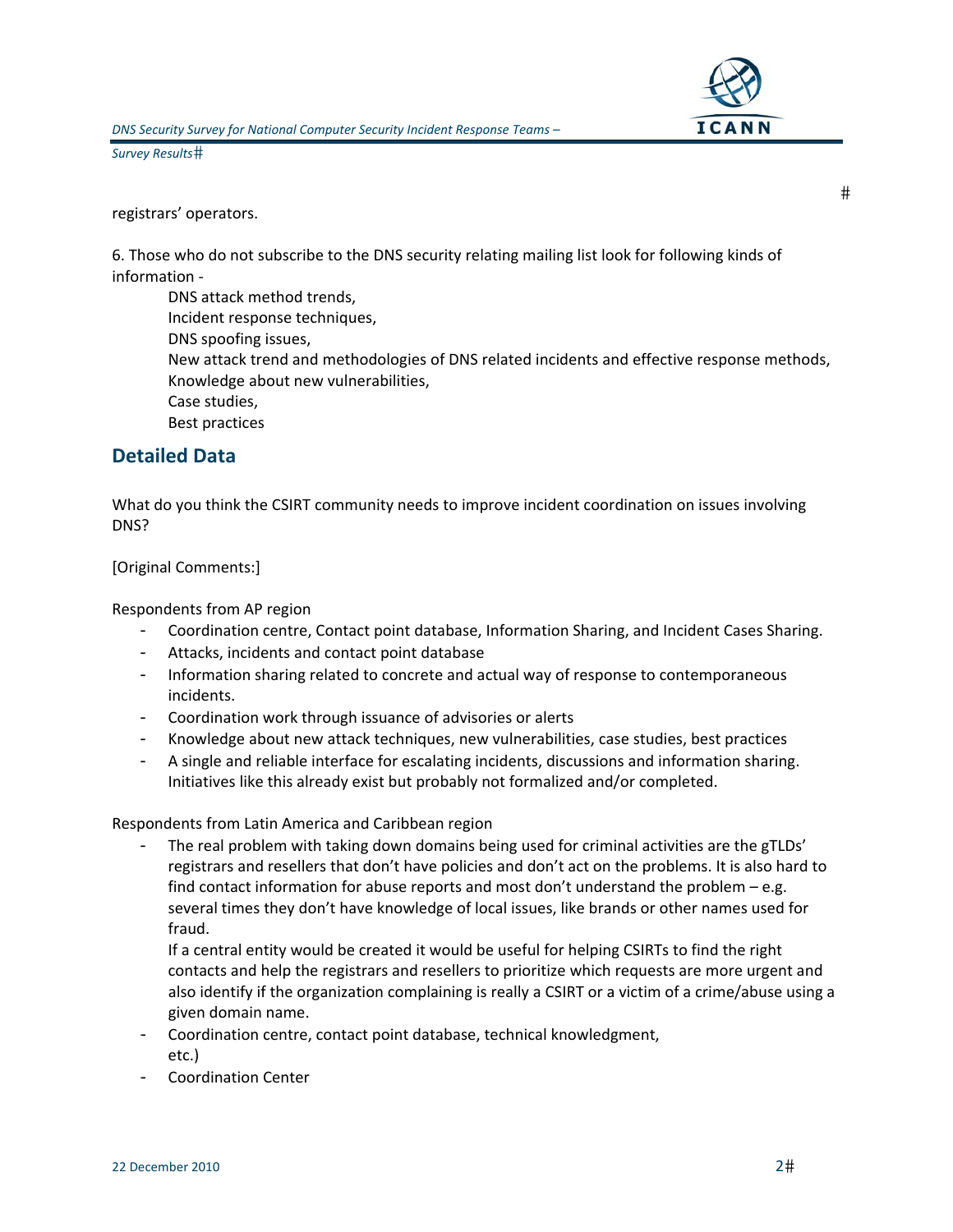

Respondents from Middle East and Africa region

- Share information and best practices
- To have a trusted central database for PoC
- Define a coordination framework to facilitate incident response.
- Sharing lessons learnt about incidents, publicize work below between different TLDs, joint projects and specialized trainings.

#### Respondents from Europe region

- DNS security is a serious issue, where several parties are involved (which is true for every internet related issue). There is no single DNS authority but merely a chain of services and capabilities offered to operate and safeguard name resolution services. In that respect it is early to propose a single DNS‐CERT, since incident response is already handled by the different owners of systems. We support the increased attention for DNS Security and we are interested further advise in how this can be achieved best, knowing the existing expertise, ownership, relationships and capabilities.
- Establish good working contacts to key stake holders: Registries, Policy makers, --In many (European) countries the Domain business is regulated by the government. For .ch we talked for more than a year with the respective authorities to changes the laws, so we could actually react to misuse and still respect the Swiss legal system. At the end few changes hat a big impact in misuse patterns, the time speaking to the authorities are was well spent. I can elaborate on this if needed.
- ‐ A contact point DB would be lovely. Moreover, we need someone to raise the awareness level of ccTLDs about security and abuse issues.
- ‐ Information sharing between response teams, Incident coordination center to improve the handling effort on a given incident, Push for implementing security measures and standard baseline for all registrars.
- ‐ CSIRT teams efficiently cooperate with each other and provide response to all kinds of incidents. Some countries might need to strengthen cooperation with their ccTLD on the national level,
- ‐ Probably an international coordination centre and single contact point in each country
- ‐ Detailed (technical) publicly available information
- ‐ I think that would be useful a coordination center, mainly based in provide correct contacts points and also providing guides, manuals, etc. related to DNS security and incident handling.
- ‐ Another goal should be interchange information between different ccTLD and CSIRTs with their experience. Also if possible share information how‐to mitigate real attacks and how they handled incidents involving.
- ‐ I think there is no crucial need for a separate coordination infrastructure for DNS incident response from CSIRT's point of view. I expect there are operational means of communication between registries and the question should be rather addressed to them.
- ICANN should seek to facilitate needs of existing CSIRTs and possibly implement safeguards that would minimize emergence of fast-flux and similar problems.

 $#$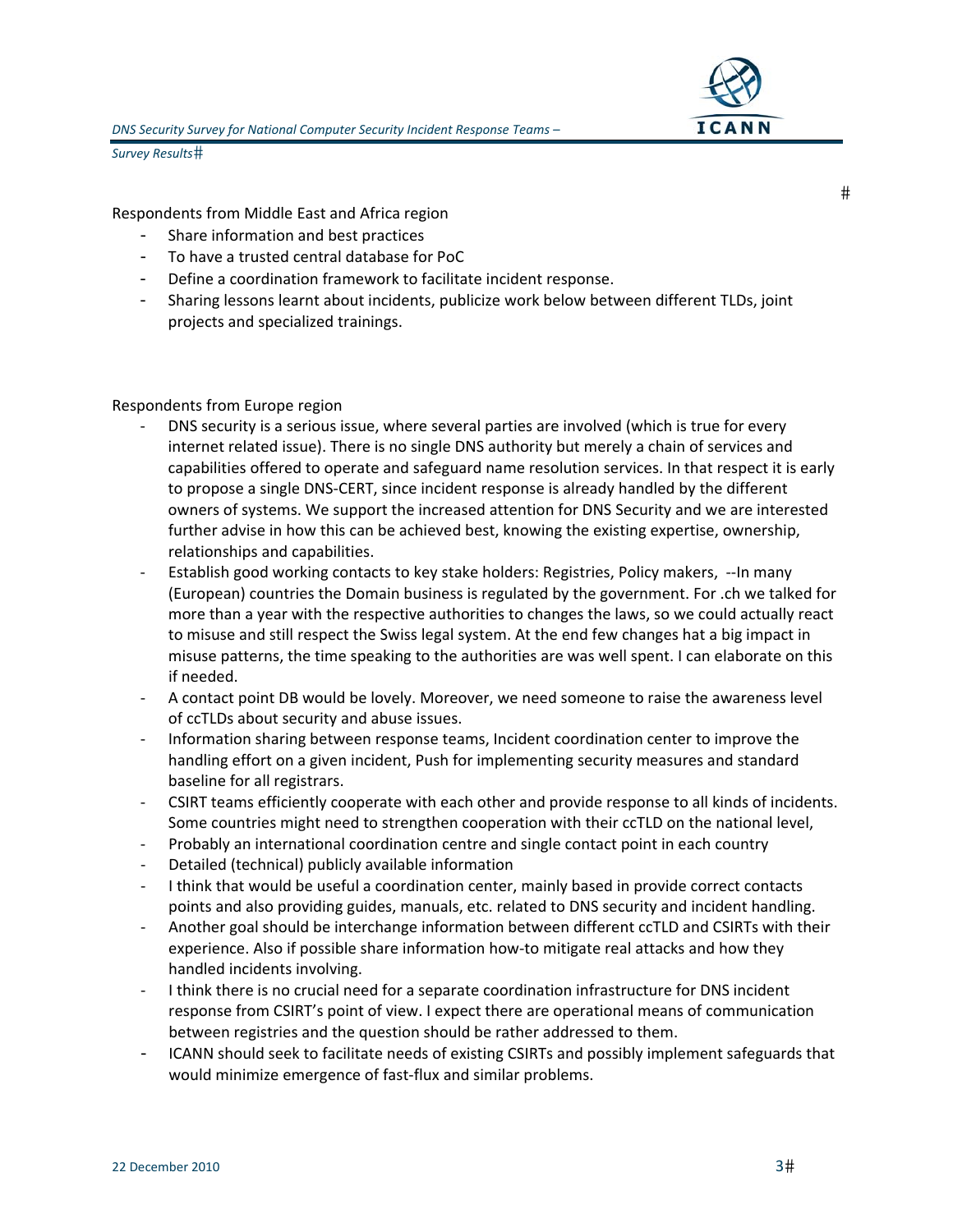Anonymous

- Contact list, information sharing, new vulnerabilities reports
- A reliable and current contact database regarding all ccTLD and major DNS product and related infrastructures. A center‐of‐excellence for accumulated knowledge may also be useful.
- Contact point database
- Point of Contact, Referral Centre for DNS



## Q1 Do you have an incident response point of contact at your national ccTLD?

Q1-1 Do you think that you have sufficient contacts in the National CSIRT or ccTLD registries to reach the appropriate people in other involved countries when dealing with incidents involving DNS?



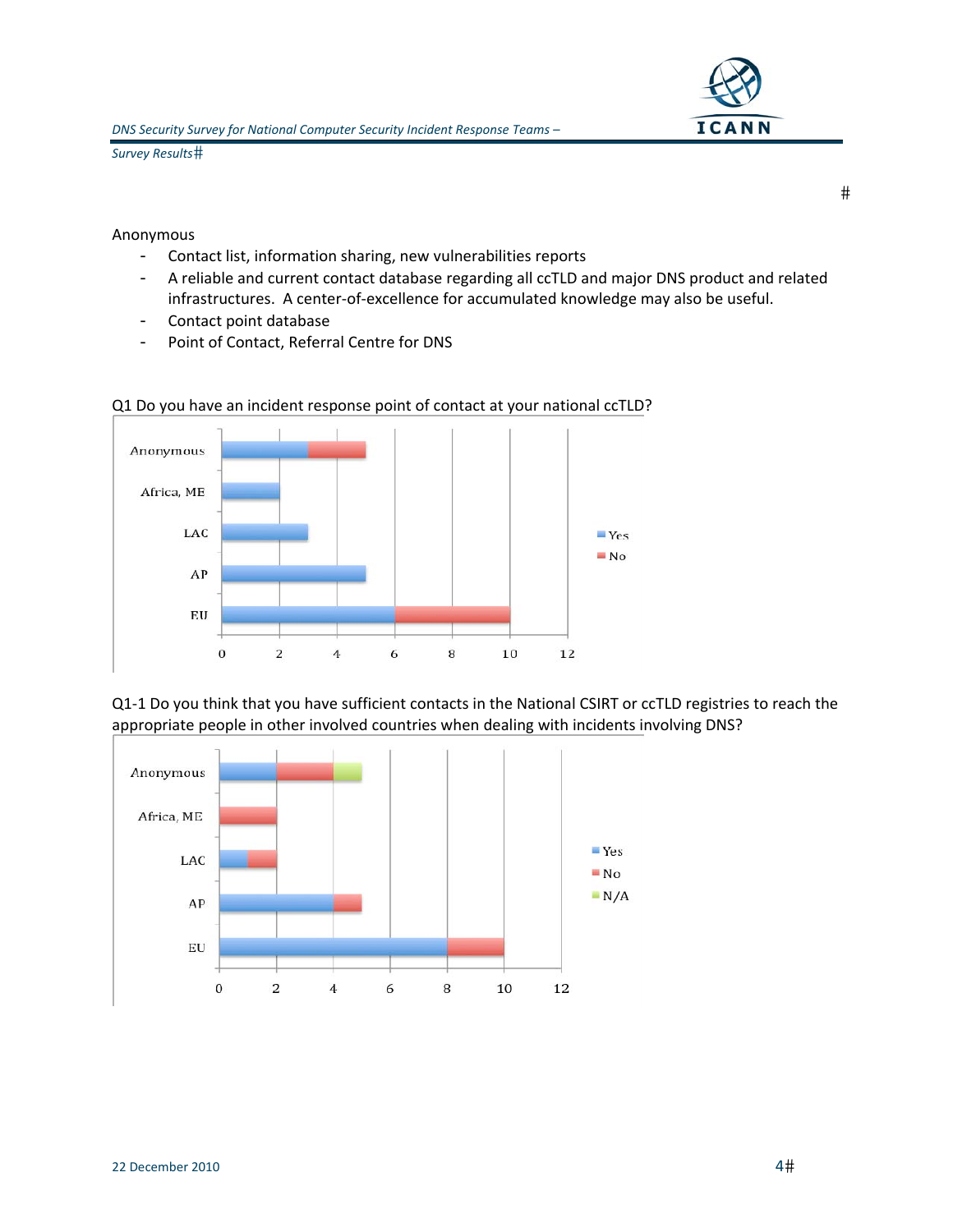

Q2 Do you need more DNS technical expertise to provide support for DNS related incident handling including work with your ccTLD and others in the DNS community?



Q2‐1 Would it be helpful to receive information on trends in the use of DNS by attackers including new attack methodologies and how CSIRTs can best respond to them or advise their constituencies on the defense from them?







 $#$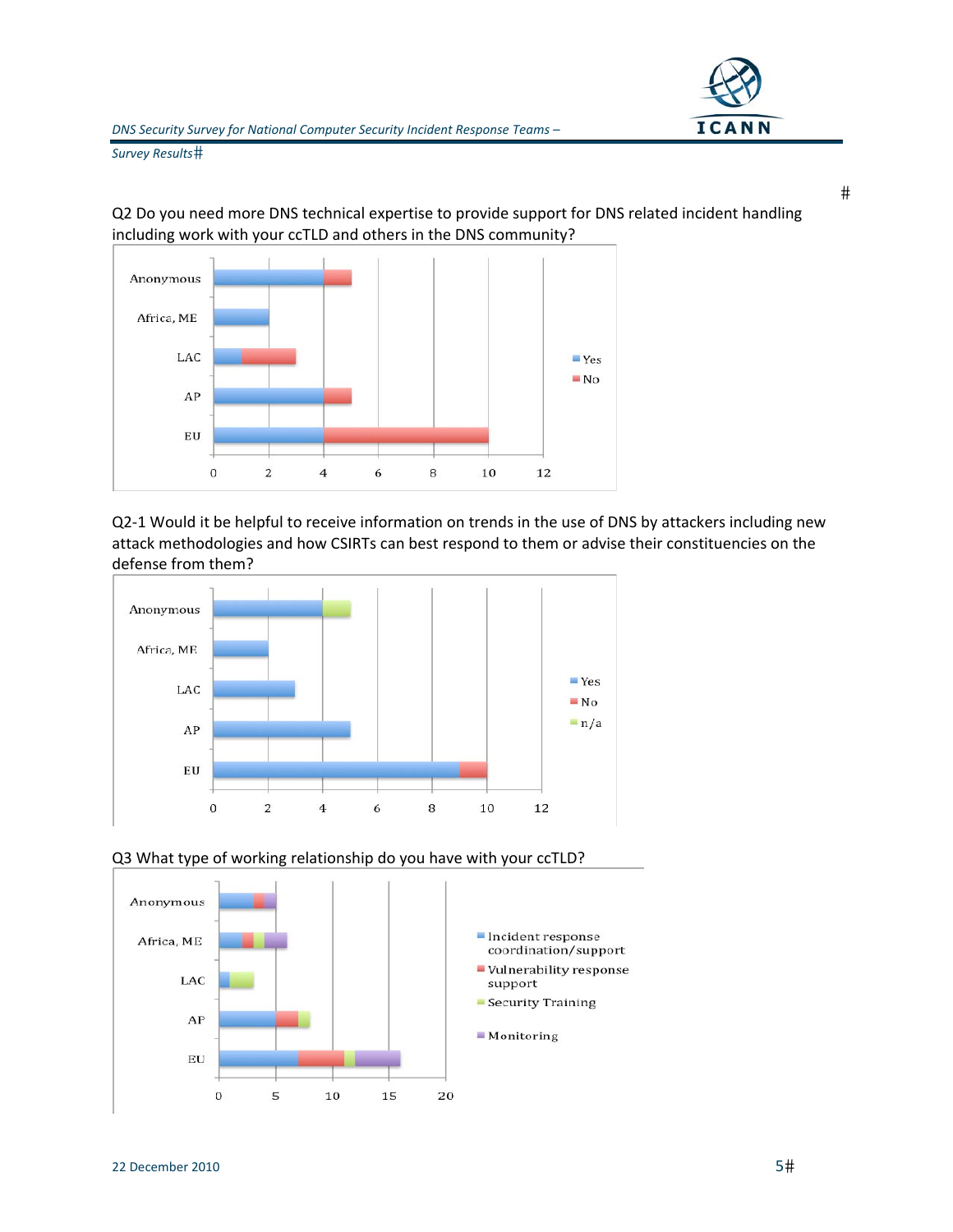

 $#$ 

*Survey Results*



Q4 Do you subscribe to any security/response mailing lists for DNS registries / registrars operators?

Q5 Do you have a mechanism to identify contact point at registry/registrar for malicious domain incident response coordination?



**Appendix A**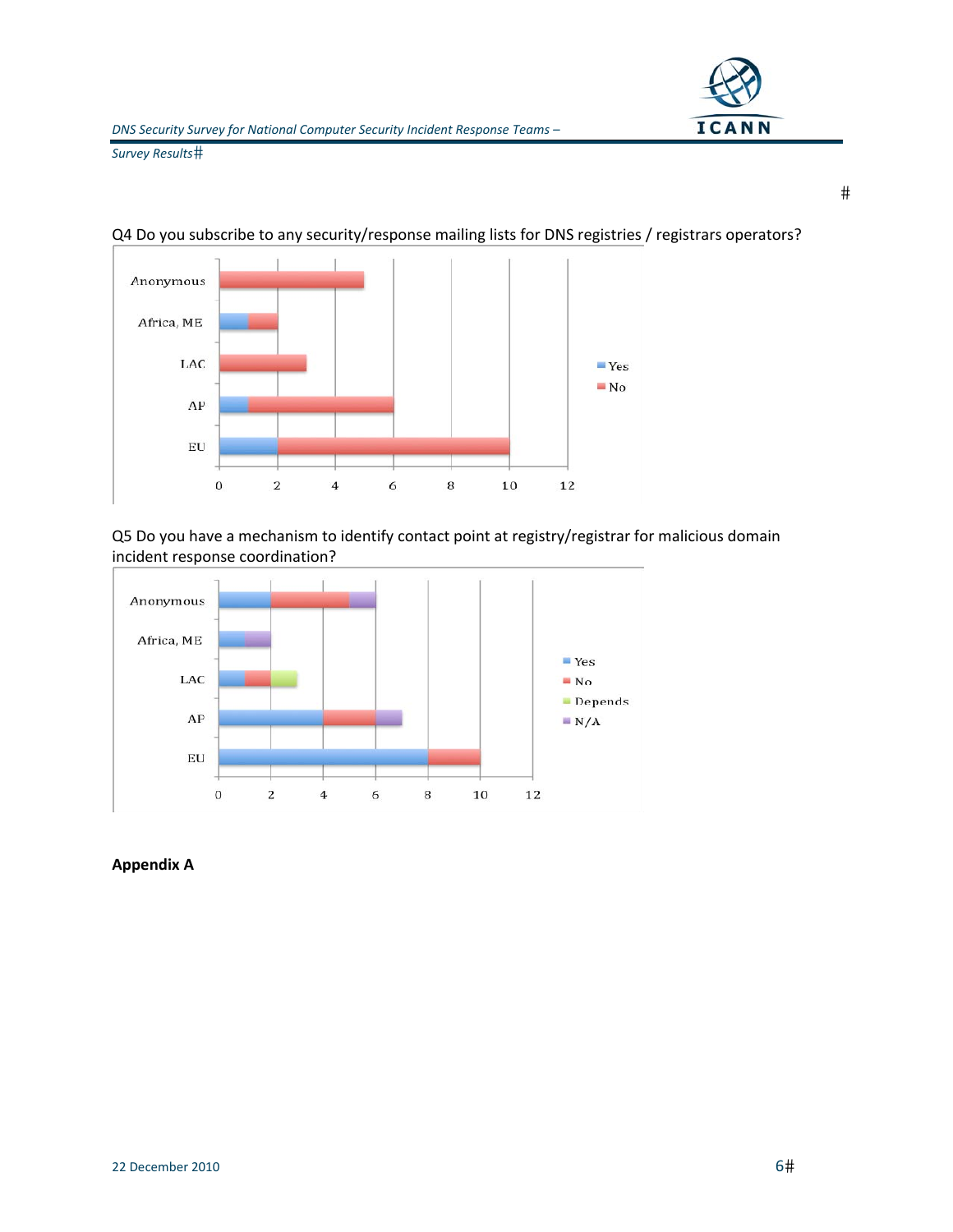

|                  |                                                                                                                                                                                                                                  | #                                                           |
|------------------|----------------------------------------------------------------------------------------------------------------------------------------------------------------------------------------------------------------------------------|-------------------------------------------------------------|
|                  | <b>National CSIRT Survey on DNS Security</b>                                                                                                                                                                                     |                                                             |
| <b>Your Name</b> |                                                                                                                                                                                                                                  |                                                             |
| Affiliation      |                                                                                                                                                                                                                                  |                                                             |
| 1.               | Do you have an incident response point of contact at your<br>national ccTLD?                                                                                                                                                     | Yes                                                         |
|                  |                                                                                                                                                                                                                                  | <b>No</b>                                                   |
| $1 - 1.$         | Do you think that you have sufficient contacts in the National<br>CSIRT or ccTLD registries to reach the appropriate people in<br>other involved countries when dealing with incidents<br>involving DNS?                         | <b>Yes</b>                                                  |
|                  |                                                                                                                                                                                                                                  | <b>No</b>                                                   |
|                  |                                                                                                                                                                                                                                  | (Comments)                                                  |
| 2.               | Do you need more DNS technical expertise to provide support<br>for DNS related incident handling including work with your<br>ccTLD and others in the DNS community?                                                              | Yes                                                         |
|                  |                                                                                                                                                                                                                                  | No                                                          |
|                  | If yes, please check which of following expertise sets you<br>think are useful. (Check all that apply)                                                                                                                           | () DNS protocol expertise                                   |
|                  |                                                                                                                                                                                                                                  | () DNS root or TLD operations                               |
|                  |                                                                                                                                                                                                                                  | () DNS server software<br>expertise                         |
|                  |                                                                                                                                                                                                                                  | () DNS resolver software<br>expertise                       |
|                  |                                                                                                                                                                                                                                  | () Other questions involving<br>DNS when handling incidents |
| $2 - 1.$         | Would it be helpful to receive information on trends in the<br>use of DNS by attackers including new attack methodologies<br>and how CSIRTs can best respond to them or advise their<br>constituencies on the defense from them? | Yes                                                         |
|                  |                                                                                                                                                                                                                                  | No                                                          |
| 3.               | What type of working relationship do you have with your<br>ccTLD?                                                                                                                                                                | () Incident response<br>coordination/support                |
|                  |                                                                                                                                                                                                                                  | () Vulnerability response<br>support                        |
|                  |                                                                                                                                                                                                                                  | () Security Training                                        |
|                  |                                                                                                                                                                                                                                  | () Monitoring                                               |
|                  |                                                                                                                                                                                                                                  | () Others (free form)                                       |
|                  |                                                                                                                                                                                                                                  |                                                             |